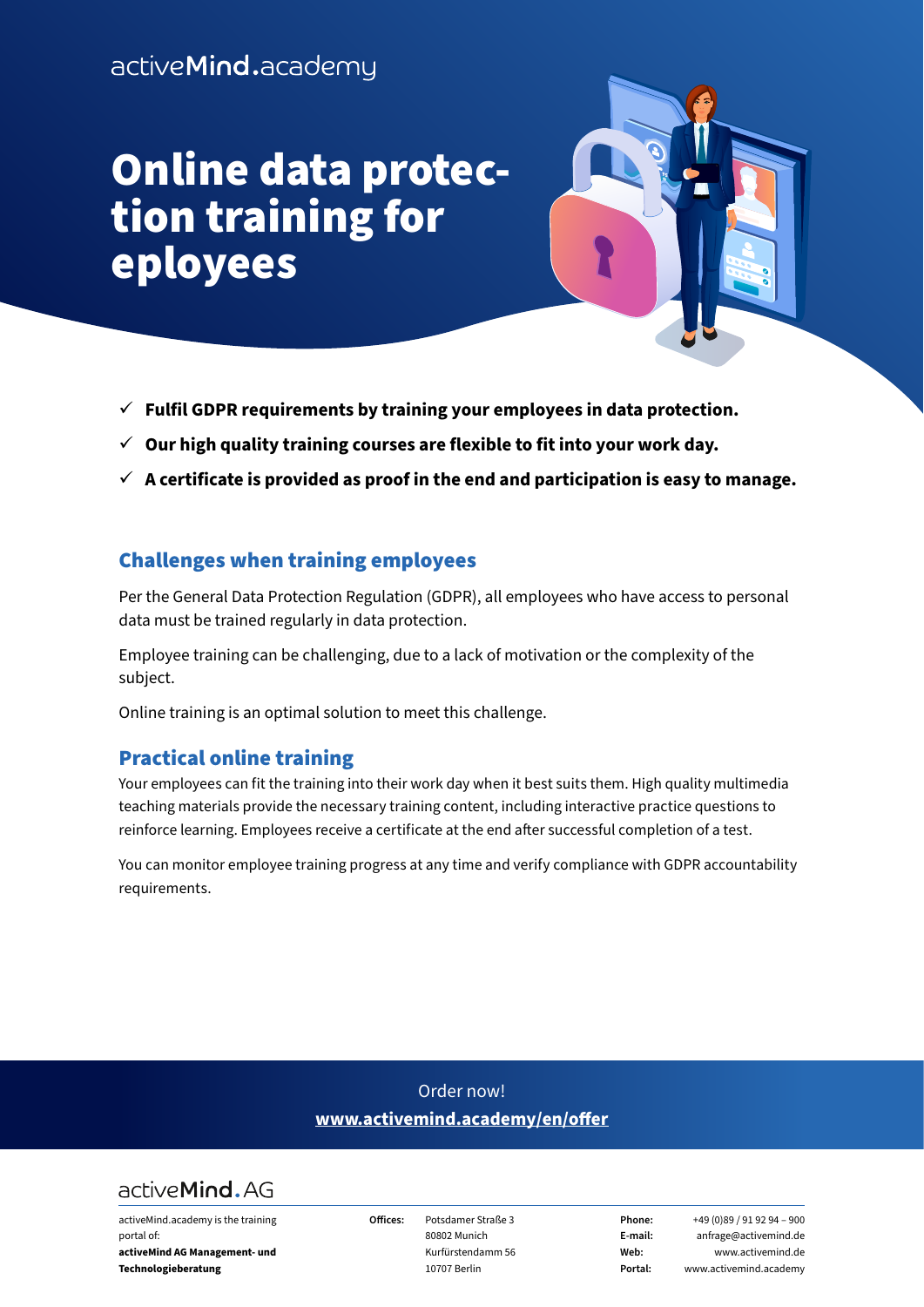# Data protection training made simple

In the online training in data protection, your employees will learn the essentials in lawful processing of personal data: GDPR basics, technical and organisational measures, and handling a data protection emergency.

The training goal is for your employees to know what they can do themselves to protect the personal data of company employees, customers and business partners.

#### **1st lesson: Why data protection?**

What are personal data? Why do they need to be protected? What important role does the employee play?

#### **2nd lesson: The GDPR**

Why is there a General Data Protection Regulation (GDPR)? What controls this EU regulation? How does it differ from other data protection laws?

#### **3rd lesson: Principles and data subject rights**

What are the GDPR principles for personal data collection and processing? What do these principles mean in practice? What rights do data subjects have?

#### **4th lesson: TOM**

What technical and organisational measures (TOM) are used to protect personal data? How can they be verified? And what happens when service providers or processors are contracted?

#### **5th lesson: Data protection emergency**

What is a data protection emergency or data breach? How should computer viruses, hacker attacks and lost or stolen log in data be handled? What should employees definitely do and not do?

#### **Final test**

The purpose of the final test is to show proof of understanding. Ten questions from the five lessons must be answered. Those who get at least 60% correct can download a certificate showing successful course completion.

# Order now! **[www.activemind.academy/en/offer](https://www.activemind.academy/en/offer)**

# active Mind. AG

activeMind.academy is the training portal of: **activeMind AG Management- und Technologieberatung** 

**Offices:** Potsdamer Straße 3 80802 Munich Kurfürstendamm 56 10707 Berlin

**Phone:** +49 (0)89 / 91 92 94 – 900 **E-mail:** anfrage@activemind.de **Web:** www.activemind.de **Portal:** www.activemind.academy